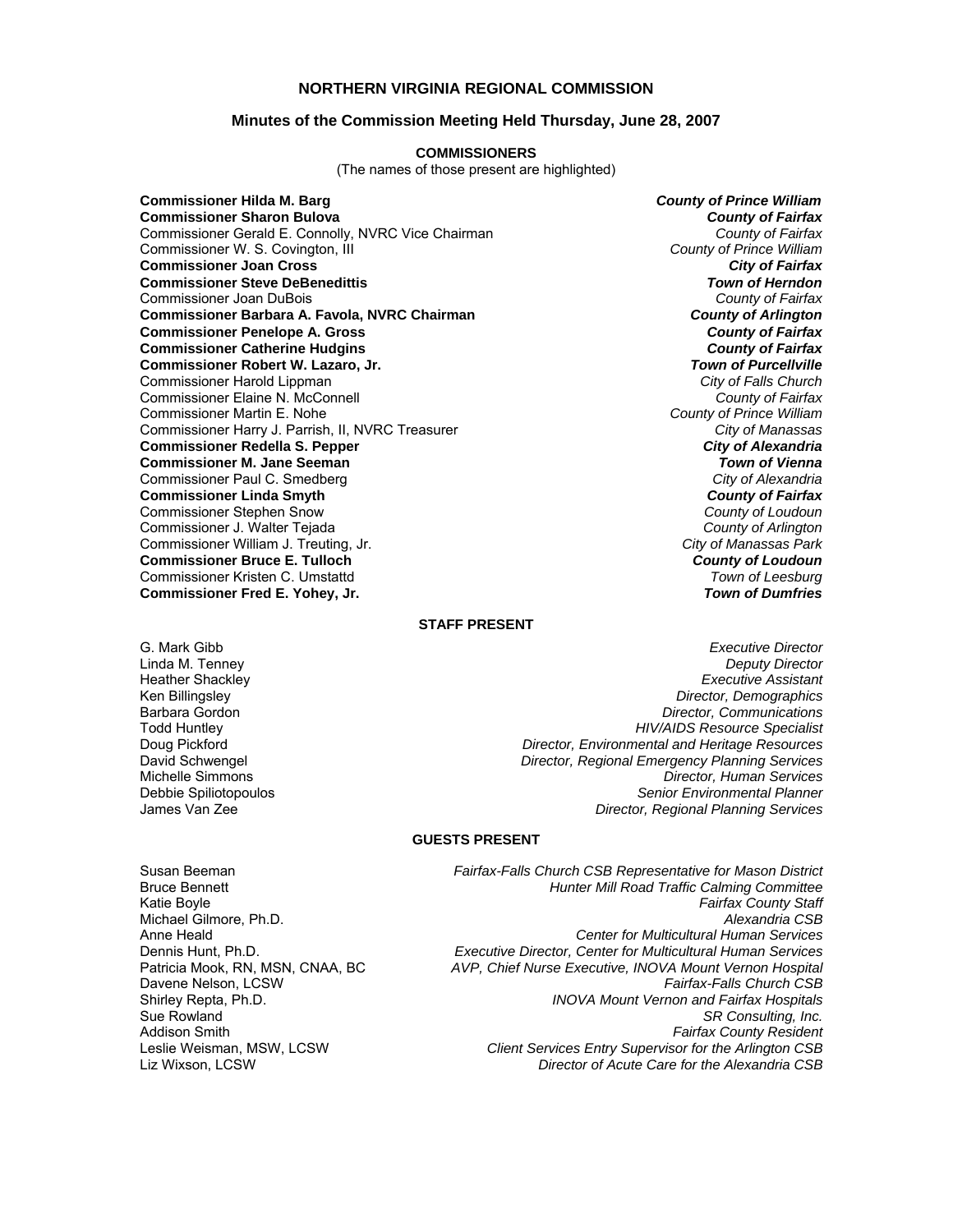| Summary Minutes of the Commission<br>June 28, 2007<br>Page 2 |                                                                                                                                                                                                                                                                                                                                                                                                                                                                                                                                                                                                                                                                                                                                                             |
|--------------------------------------------------------------|-------------------------------------------------------------------------------------------------------------------------------------------------------------------------------------------------------------------------------------------------------------------------------------------------------------------------------------------------------------------------------------------------------------------------------------------------------------------------------------------------------------------------------------------------------------------------------------------------------------------------------------------------------------------------------------------------------------------------------------------------------------|
| CALL TO ORDER                                                | Chairman Favola called the meeting to order at 7:35 p.m.                                                                                                                                                                                                                                                                                                                                                                                                                                                                                                                                                                                                                                                                                                    |
| <b>PLEDGE OF</b><br><b>ALLEGIANCE</b>                        | The Pledge of Allegiance was recited by all present.                                                                                                                                                                                                                                                                                                                                                                                                                                                                                                                                                                                                                                                                                                        |
| <b>ROLL CALL</b>                                             | The roll was called and all members present or absent were noted for the record.                                                                                                                                                                                                                                                                                                                                                                                                                                                                                                                                                                                                                                                                            |
| APPROVAL OF<br><b>MINUTES</b>                                | Commissioner Barg moved approval of the minutes of the May 24, 2007 meeting. The<br>motion was seconded and carried unanimously.                                                                                                                                                                                                                                                                                                                                                                                                                                                                                                                                                                                                                            |
| <b>PRESENTATION</b>                                          | PANEL DISCUSSION OF MENTAL HEALTH ISSUES IN NORTHERN VIRGINIA                                                                                                                                                                                                                                                                                                                                                                                                                                                                                                                                                                                                                                                                                               |
|                                                              | Chairman Favola introduced the guest speakers who had been invited to provide the<br>Commission with information on mental health issues in Northern Virginia.                                                                                                                                                                                                                                                                                                                                                                                                                                                                                                                                                                                              |
| Liz Wixson                                                   | Ms. Wixson defined mental health and provided some statistics on the occurrence of<br>mental illness. She noted that barriers to treatment include the stigma associated with<br>mental illness, access to treatment, and that the symptoms themselves can be barriers.<br>Ms. Wixson stressed that services need to exist and be available. The consequences of a<br>lack of available services may include tragedies such as the Virginia Tech shootings as<br>well as low productivity, and financial consequences, estimated to be \$100 billion, for<br>untreated mental illness. Seventy percent of inmates in local jails have had mental illness<br>issues. There is also increased emergency room treatment because of lack of adequate<br>access. |
| Dennis Hunt                                                  | Dr. Hunt noted the enormous disparity in services received by immigrants and those in low-<br>income situations. Immigrants from war-torn countries are dealing with a host of trauma-<br>related issues. In addition, many are living in severe poverty, in high-crime neighborhoods,<br>are uncertain over their immigration status, face language barriers, and no longer have<br>the distribution of the distribution of the control of the former of the state of the control of the control of                                                                                                                                                                                                                                                        |

extended family networks. Children must deal with trauma, poverty, and language and education deficits. Adjustment problems manifest themselves in domestic violence, gang involvement, poor parenting, school failure, unemployment, homelessness, social isolation, self-destructive behavior, physical complaints and the excessive use of the emergency room.

 Dr. Hunt observed that the solution is for the mental health community to be proactive, to connect with the community, put together preventive programs, deal with issues which are "in front" such as eviction or school expulsion, and to find staff who come from the same cultural backgrounds as the immigrants. In addition, staff must be trained to work with clients who are children, those who are experiencing severe trauma, and those who are in need of multicultural services. Also, insurance is a barrier to access to mental health because the working poor don't know how to use the insurance they have. Reimbursement levels in Virginia are very poor, there is a lack of basic services available such as transportation and childcare, and there is difficulty in finding trained professionals to provide mental health services.

- *Leslie Weisman* Ms. Weisman explained that there are five community service boards in Northern Virginia and each has a slightly different way in which people access services. She explained how access to mental health services works in Arlington County and the steps which are taken to ensure quality care.
- *Addison Smith* Mr. Smith provided the Commission with a family perspective on mental illness. Mr. Smith's wife has been diagnosed with bi-polar disorder/manic depression. He spoke about how Virginia mental health laws are interpreted in Fairfax County and explained how the civil commitment process works. He noted that the privacy laws, designed to protect patients, inhibit the family's ability to help and to learn about prognosis, prescribed medicines, or patient status such as location. Mr. Smith encouraged Commission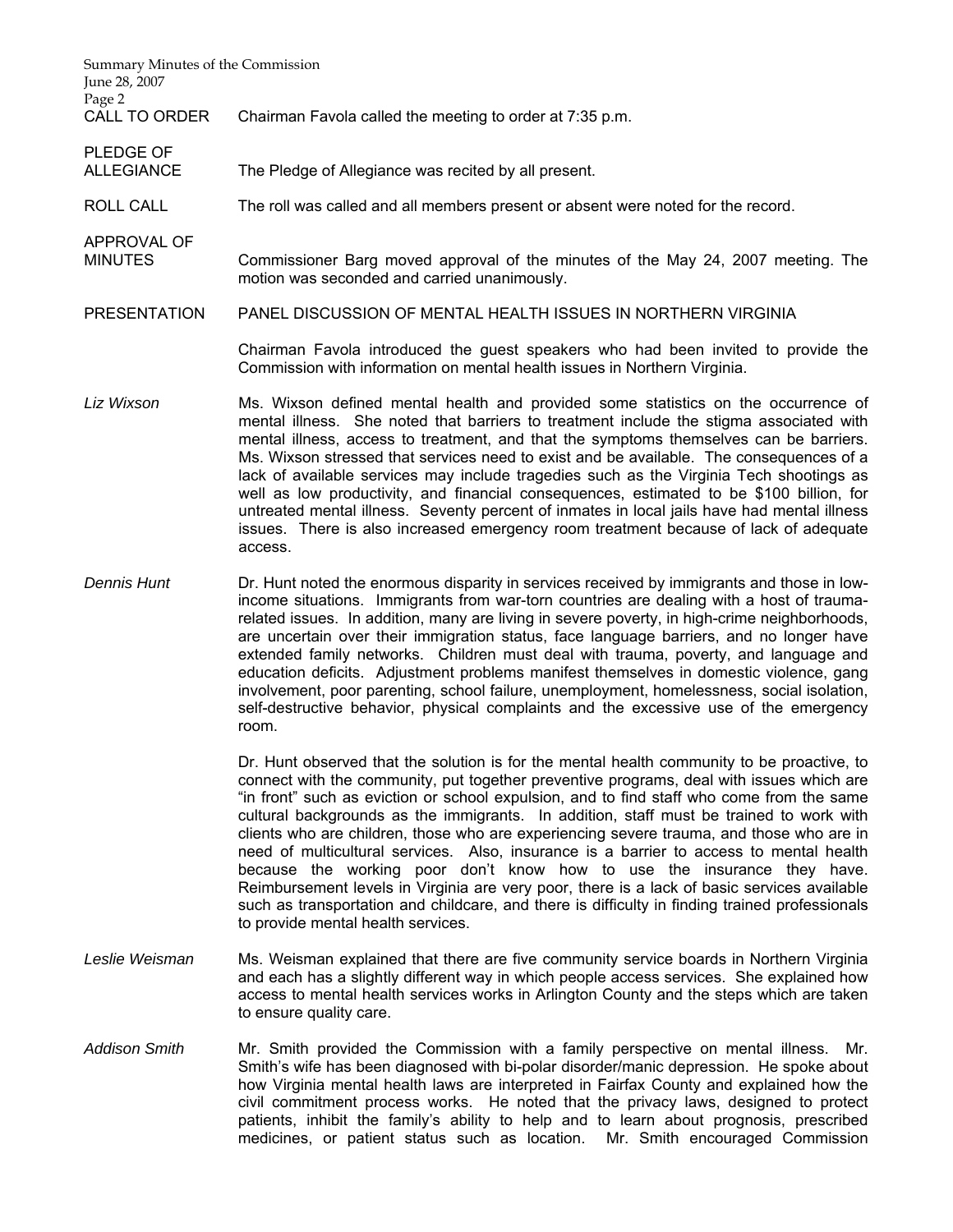members to seek mental health reform in Virginia. He observed that issues with the mental health system need to be resolved in order to prevent future tragedies.

# *Questions &*

*Answers* Chairman Favola asked the panel to comment on Mr. Smith's experiences and suggestions. Ms. Weisman noted that the Code of Virginia is interpreted in vastly different ways throughout Virginia. She noted that local agencies need to be creative in their response. In addition, psychiatric advance directives, which allow the family to guide and participate in the treatment, are increasingly being discussed. In response to a question from Commissioner Bulova about how his wife would react to an advance directive, Mr. Smith noted that that would not work in his situation. In a follow-up question, Commissioner Bulova asked how advance directives would be enforced; Mr. Smith cited examples from other states which have court-ordered medication compliance following hospitalization.

> Commissioner Gross commented on the apparent disparity in process among jurisdictions in Northern Virginia and asked why it is easier in Arlington than it is in Fairfax. Mr. Smith expressed his opinion that the sense in Arlington is that the judges are a part of a team approach, whereas in Fairfax, the judges see themselves as adversaries of the petitioners (family members) in involuntary commitment hearings.

> Commissioner Hudgins noted that there needs to be consistency in the way this process is addressed. There needs to be training for the special justices and a clarification of their role. In addition, there must be an acknowledgement of the need for comprehensive services in the community. Finally, the local jurisdictions and the region need to equate the cost of delivering services with the cost of not delivering services.

> Several commissioners shared personal stories about their extended families' experiences in the mental health system. It was shared that privacy laws often prohibited family members from seeking treatment for their loved ones because the patients were adults. It was noted that there needs to be a federal solution to this issue, and that Commissioners should contact federal representatives for assistance. Finally, it was expressed that the Commission's legislative packet should include a priority on increasing the number of mental health beds in Northern Virginia.

> Commissioner Bulova stated that the Commission is committed to pursue why the system is so adversarial and to make changes to improve it.

> In her concluding comments, Commissioner Favola expressed her desire to work to make the situation better in Northern Virginia and the need to encourage reform at the state level. She encouraged Commission members to discuss this issue within their membership groups. She then thanked the speakers, particularly Mr. Smith, for his strength in sharing such a personal story. She also thanked the Commissioners who helped to assemble tonight's program.

- CONSENT AGENDA Commissioner Tulloch moved approval of the Consent Agenda, consisting of the items outlined below. The motion was seconded and carried unanimously.
	- A. Financial Reports for May 2007
	- B. Resolution No. P07-27: Authorization to Submit a Grant Proposal to the Federal Highways Administration to Develop the Northern Virginia Regional Environmental Framework
	- C. Resolution No. P07-28: Authorization to Submit a Grant Proposal to the US Environmental Protection Agency Region III Source Reduction Assistance Program to Improve the Management of Discarded Mercury Lamps and Electronics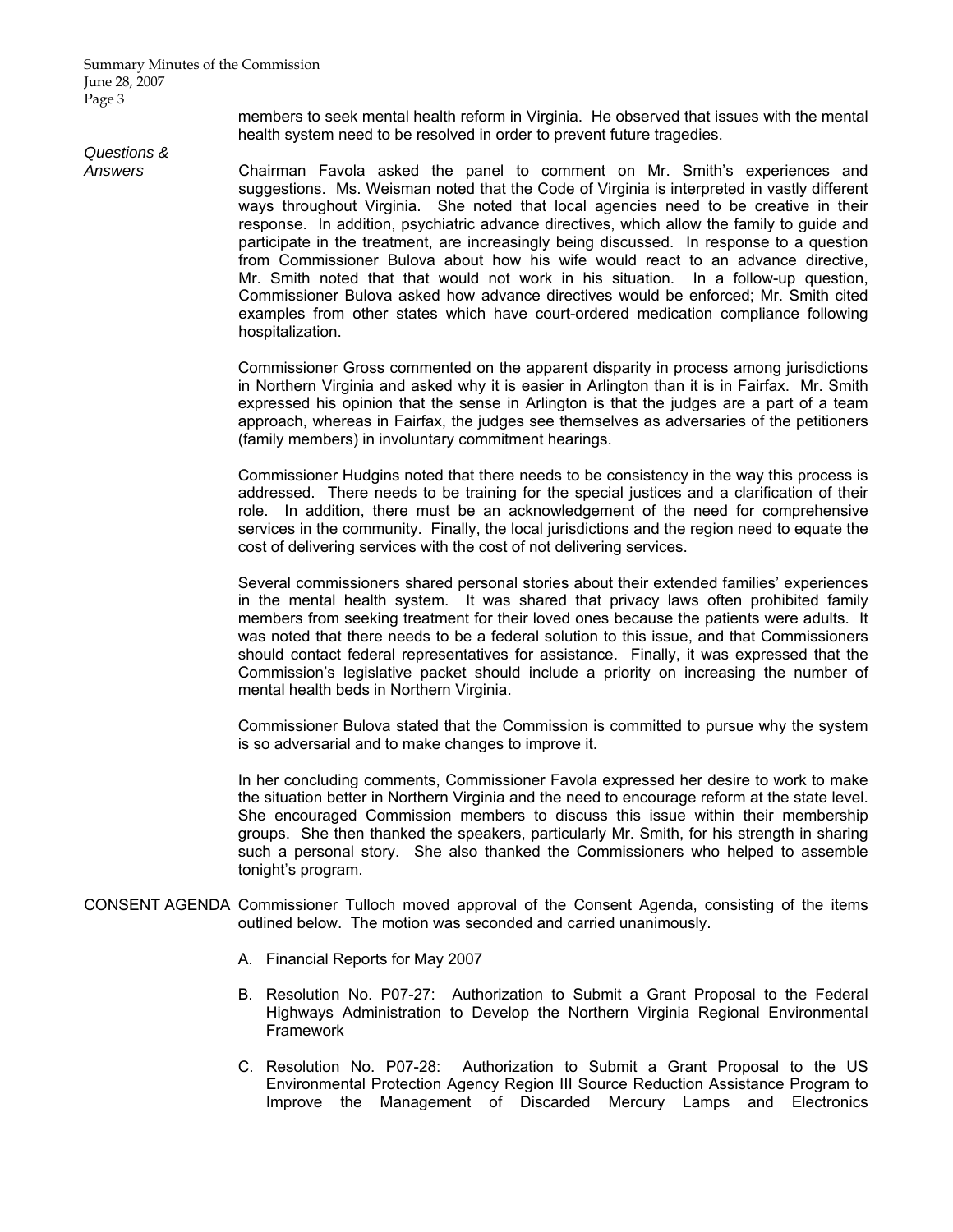D. Resolution No. P07-29: Authorization for the Executive Director to Accept Funding from the National Park Service to Provide Technical Assistance in the Development of the Potomac Heritage National Scenic Trail in Virginia

## **EXECUTIVE** DIRECTOR'S<br>REPORT

Mr. Gibb distributed a copy of his report. Highlights include:

- Water Supply Study Update: NVRC staff briefed the region's health directors earlier this month on the Regional Water Supply Plan. Environmental health staff were enthusiastic about providing data for the study; NVRC will "pilot" the data gathering methodology with Fairfax County.
- German Marshall Fund Forum: Mr. Gibb recently spoke to the Foundation Leadership Network at a forum sponsored by the German Marshall Fund. The overarching theme of the forum was Urban & Regional Policy Challenges.
- MMRS Update: Northern Virginia completed the development phase of the Metropolitan Medical Response System expansion in March, and is engaged in the first step of the sustainment phase. Arrangements for the purchase and storage of pharmaceuticals are still being finalized. Need to diversify funding streams to include national MMRS funding and a local funding option.
- Ryan White Update: Ryan White vendor subcontracts are being amended to incorporate the Supplemental Funds awarded to Virginia. Advance funds are anticipated to be on hand at NVRC by July 6, 2007. The Northern Virginia HIV Consortium finished prioritizing types of services and funding allocations a full month ahead of schedule.
- VAPDC Summer Conference will be held July 18-20 in Virginia Beach. Sessions include Rural Economic Development, Regional Tourism Promotion, Water Supply Issues for Virginia, and Energy Conservation/Climate Change. Hon. James Webb is the featured speaker at conference. Commissioner Tulloch is the current president of Virginia Association of Planning District Commissions.
- Regional Stormwater Education Campaign: "The Call" radio ad, featuring a toughtalking stormdrain, ran approximately 950 times during March and April 2007. Surveys were conducted before and after the ad ran to assess its effectiveness. 2008 focus will be on developing bi-lingual promotional material to promote recycling used motor oil.
- $9<sup>th</sup>$  Annual Solid Waste Survey found that the regional recycling rate increased to almost 36%, that all except one jurisdiction offer electronics and household hazardous materials recycling and that collection fees vary widely between jurisdictions. Jurisdictions report that commercial and multifamily sectors are the greatest challenge to increased recycling, and that construction and demolition debris in the municipal waste stream is a problem.
- NVRC in History: Today marks the 35<sup>th</sup> anniversary of Barbara Booker, NVRC's Accounting Data Manager, who began her service with the Commission in 1972.

 Mr. Gibb also noted that Jim Van Zee, NVRC's Director of Regional Planning Services, is leaving to take a position with the Metropolitan Washington Airports Authority, working on the Dulles Corridor Metrorail Project.

FY 2008 BUDGET Commissioner Bulova introduced the FY 2008 budget in place of Operations Committee AND WORK PLAN Chairman, Hal Parrish. Commissioner Bulova noted that a letter from the Executive Director Mark Gibb, summarizing the budget document, was placed at the table.

> Commissioner Bulova noted that some of the highlights of the budget document include NVRC's discontinued support of the NVTA now that it has funding and are organizing themselves. However, the Commission anticipates that it will be requesting reimbursement of approximately \$12,000 in transitional costs from NVTA. With this budget, the three year phase in of the increase in dues is complete. In addition, there is \$50,000 allocated for web design and web development, which had been previously discussed. Commissioner Bulova noted that this budget does not include a COLA, but there is funding in the budget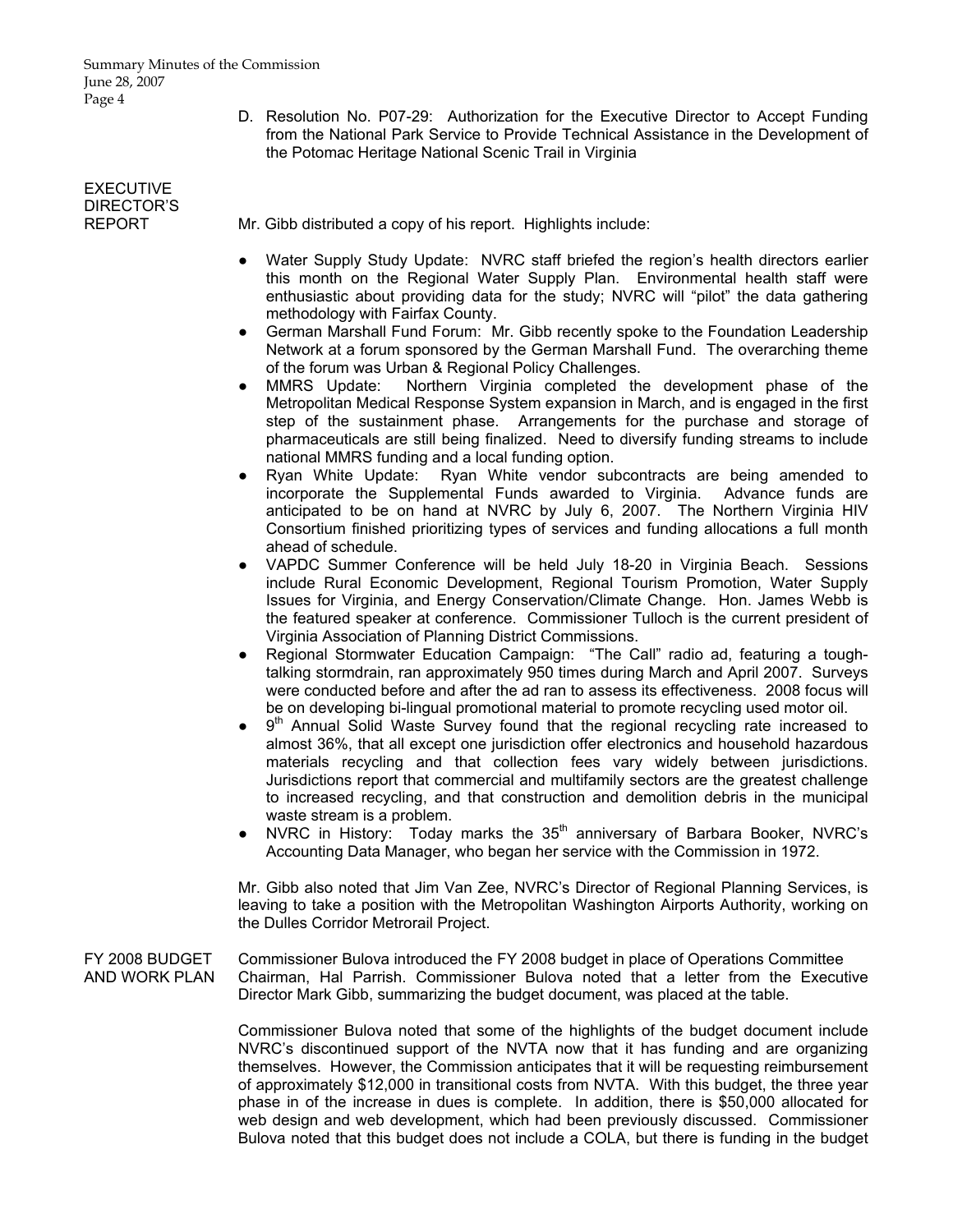Summary Minutes of the Commission June 28, 2007 Page 5

> for a new salary plan, which will be brought before the Commission at its next meeting. This new salary plan is based on merits and benchmarking and represents a change in policy wherein COLAs would be eliminated and staff would be provided with a different type of compensation.

> Commissioner Bulova moved adoption of the FY 2008 Budget and Work Plan. The motion was seconded and carried unanimously.

**COMMITTEE** REPORTS *Communications* NVRC Communications Director, Barbara Gordon, reported the following items on behalf of Commissioner Smedberg: The NVRC website redesign plans are moving forward. An RFP was issued in the spring, eight vendors responded, and three top offerors were interviewed. A staff review committee, which included participation by a member of Fairfax County's IT Department, concluded that Civic Plus, in Manhattan, Kansas, was the vendor of choice. The next step will be to negotiate with Civic Plus on contract price, final scope of work, and timeline. For the past five years, NVRC staff have designed and maintained the NVTA website. NVTA launched its own website earlier this week. The Regional Stormwater Education Campaign ads, as mentioned in the Executive Director's report, ran over 900 times this spring encouraging residents to put "only rain down the drain." Media outreach by NVRC during the past month has included news releases about the Four Mile Run cleanup day, and about the regional waste survey results. News stories about NVRC programs continue to appear in various media outlets. Staff drafted a communications strategy for the Virginia Association of Planning District Commissions to help coordinate publicity about issues such as regional government legislative initiatives. *Energy* Commissioner Lazaro reported that he met last week with NVRC staff about developing a strategy for the *ad hoc* Energy Committee. Action items from that meeting include: ● Examination of the State code with respect to barriers and what can be changed. ● Commissioner Lazaro and NVRC's Director of Environmental and Heritage Resources, Doug Pickford, will participate on an SCC energy efficiency panel. ● Exploration of grant sources for regional distribution of compact fluorescent bulbs. Increased educational efforts. Making use of website tools such as those used on the Home Depot website that allow consumers to see how much energy can be saved by employing simple strategies. Participation in the Global Climate Change conference next spring. ELECTION OF On behalf of the Nominating Committee, Commissioner Bulova, moved election of officers OFFICERS as follows: **Chairman** Gerald Connolly **Vice Chairman** Harry J. "Hal" Parrish, II **Treasurer** Martine E. Nohe

The motion was seconded and carried unanimously.